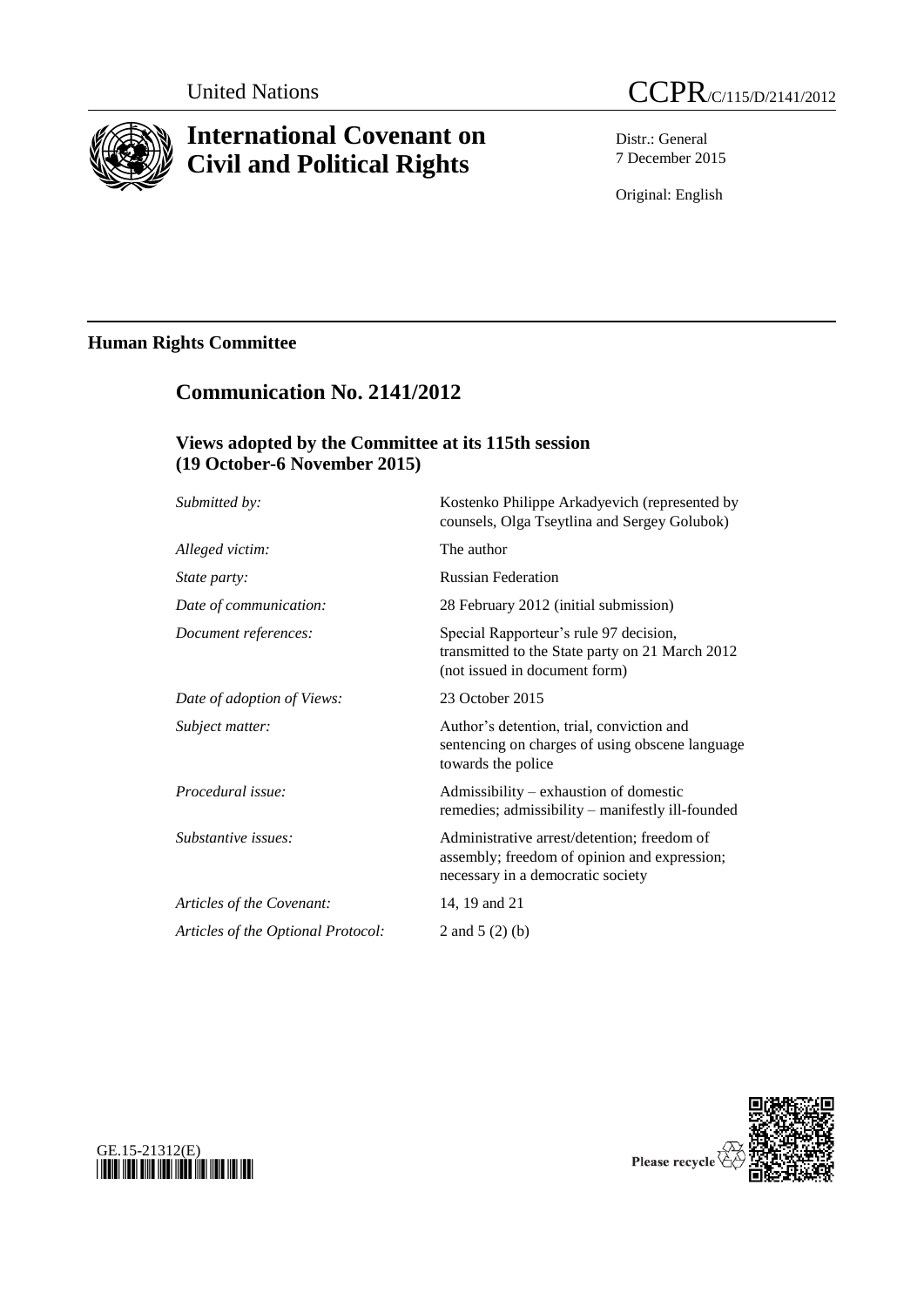### **Annex**

## **Views of the Human Rights Committee under article 5 (4) of the Optional Protocol to the International Covenant on Civil and Political rights (115th session)**

concerning

#### **Communication No. 2141/2012**\*

| Submitted by:          | Kostenko Philippe Arkadyevich (represented by<br>counsels, Olga Tseytlina and Sergey Golubok) |
|------------------------|-----------------------------------------------------------------------------------------------|
| Alleged victim:        | The author                                                                                    |
| <i>State party:</i>    | <b>Russian Federation</b>                                                                     |
| Date of communication: | 28 February 2012 (initial submission)                                                         |

*The Human Rights Committee*, established under article 28 of the International Covenant on Civil and Political Rights,

*Meeting* on 23 October 2015,

*Having concluded* its consideration of communication No. 2141/2012, submitted to it under the Optional Protocol to the International Covenant on Civil and Political Rights,

*Having taken into account* all written information made available to it by the author of the communication and the State party,

*Adopts* the following:

#### **Views under article 5 (4) of the Optional Protocol**

1. The author of the communication is Philippe Arkadyevich Kostenko, a Russian national born on 14 January 1985. The author claims to be a victim of violations by the Russian Federation of his rights under articles 14 (3) (e), 19 and 21 of the Covenant.<sup>1</sup> The author is represented by counsels, Olga Tseytlina and Sergey Golubok.

#### **Factual background**

2.1 The author submits that he is a human rights defender and that he is a victim of a virulent campaign of harassment organized by the authorities. Between 2008 and 2011, he was charged with various offences related to distributing leaflets, putting up posters, violating the regulations on organizing public gatherings and other forms of activism, and was sentenced to fines on several occasions and to 15 days in jail, which he served from 7

<sup>\*</sup> The following members of the Committee participated in the examination of the present communication: Yadh Ben Achour, Lazhari Bouzid, Sarah Cleveland, Olivier de Frouville, Yuji Iwasawa, Ivana Jelić, Duncan Laki Muhumuza, Photini Pazartzis, Mauro Politi, Sir Nigel Rodley, Víctor Manuel Rodríguez-Rescia, Fabián Omar Salvioli, Dheerujlall Seetulsingh, Anja Seibert-Fohr, Yuval Shany and Margo Waterval.

 $1$  The Optional Protocol entered into force for the Russian Federation on 1 January 1992.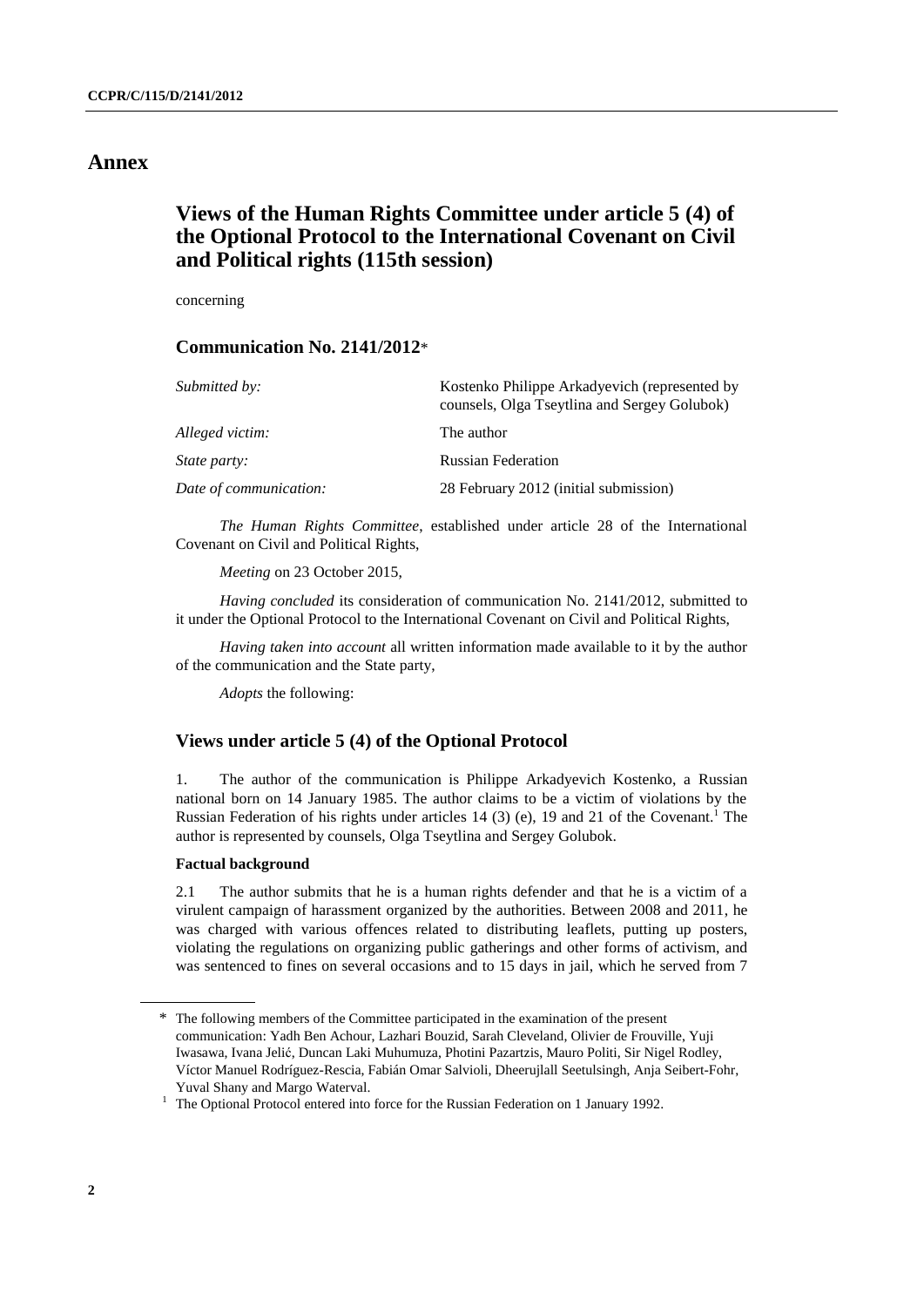to 21 December 2011. On 21 December 2011, having served the 15-day sentence, he was immediately rearrested by the police in St. Petersburg and charged with using obscene language in public. From the court decisions, it appears that the author was arrested and charged in relation with events that took place on 16 October 2011. On that date, the author and several other activists took food and water to a police station and attempted to deliver them to acquaintances of his who were in detention. The police officers at the station refused to take the goods and a verbal exchange followed. The police arrested the author and issued a police report (protocol) charging him with minor hooliganism, specifically, using foul language in public. On 22 December 2011, the author was brought before the justice of the peace for judicial circuit No. 153 to stand trial for that offence. During the proceedings, the justice of the peace rejected all the author's requests, including for the adjournment of the proceedings and to call police officers as witnesses, as their written reports were the only incriminating evidence against him. On the same day, the author was convicted and sentenced to another 15-day jail sentence.

2.2 On 23 December 2011, the author appealed that conviction before Petrogradskiy District Court, alleging inter alia that the court had used police officers' statements in evidence, that he had been denied the opportunity to cross-examine the officers in court and that the punishment imposed on him was disproportionate to the gravity of the offence committed and infringed his freedom of expression. The District Court dismissed the author's appeal on 26 December 2011. On an unspecified date, the author lodged an application for a supervisory review before St. Petersburg City Court, with essentially the same arguments, which that court rejected on 13 February 2012. The author served his sentence in full in December 2011 and January 2012 in the specialized detention centre of the Chief Directorate of the Interior in St. Petersburg. At the time of submission of the communication, there were two more cases pending against the author.

2.3 The author submits that even though, in theory, he could petition the Supreme Court for a supervisory review, he does not consider that to be an effective remedy, and he makes reference to the jurisprudence of the Human Rights Committee and the European Court of Human Rights in that regard. The author contends that all available and effective domestic remedies have been exhausted.

#### **The complaint**

3.1 The author claims that there were serious breaches of procedural norms and of his constitutional and procedural rights in the trial that was conducted against him. He maintains that even though the charges were designated as administrative charges, the proceedings against him were criminal within the meaning of article 14 of the Covenant, as he faced and served a jail sentence. The author, who throughout the proceedings maintained that the accusations were fake, submits that he was refused the right to crossexamine the witnesses, whose statements were the only evidence against him; he maintains that that was in violation of his rights under article 14 (3) (e) of the Covenant. He also submits that this crucial irregularity undermined the overall fairness of the criminal proceedings against him, in violation of article 14 (1) of the Covenant.

3.2 The author further submits that, even if he had used obscene language in public, the punishment imposed on him was disproportionate to the gravity of the offence. Taking into consideration that the offence in question, as recognized by the courts, was non-violent verbal expression, the jail sentence infringed the author's rights under article 19 of the Covenant. The author refers to the Committee's general comment No. 34 (2011) on freedoms of opinion and expression, in which the Committee has emphasized that any restriction on freedom of expression must conform to the strict tests of necessity and proportionality; he maintains that those tests should also apply to the punishment imposed. The author makes reference to the jurisprudence of the European Court of Human Rights,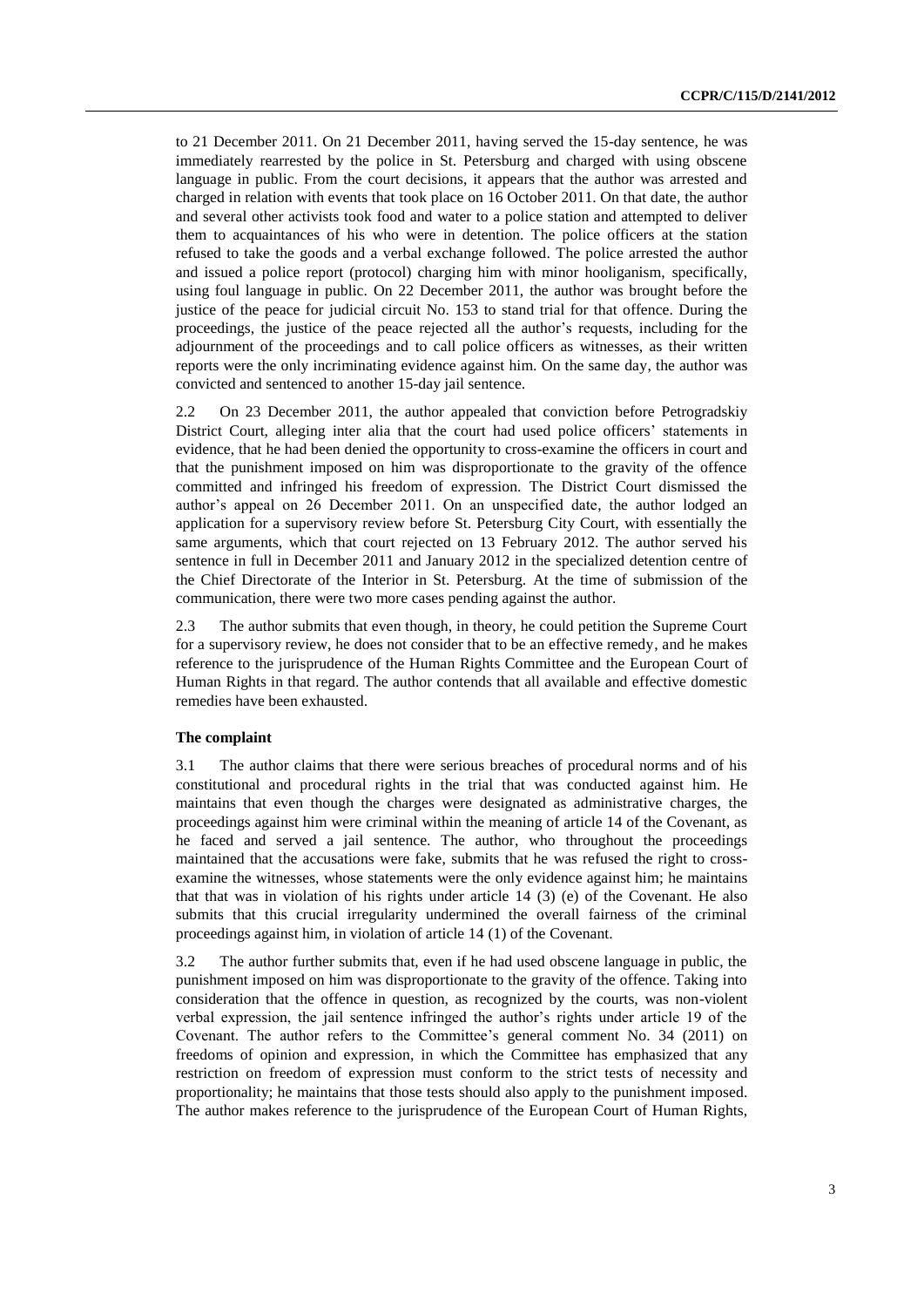according to which the imposition of imprisonment for exercising one's freedom of expression is permitted only in cases of hate speech and incitement to violence. He submits that in his case, there has never been any suggestion that he used hate speech or incited violence.

3.3 The author also submits that, given the context and his public profile, his imprisonment on absurd and manifestly ill-founded charges was aimed at curtailing his activism, in particular not allowing him to be physically present at and to participate in the peaceful protests that were held in St. Petersburg in December 2011, in violation of his rights under article 21 of the Covenant.

3.4 The author requests that the State party provide him with appropriate remedies, including by issuing a public apology, quashing his criminal conviction, clearing his criminal record and giving him compensation.

#### **State party's observations on admissibility**

4.1 In its observations dated 17 August 2012 and 17 February 2014, the State party submits that the author was found guilty of having committed an administrative offence under article 20.1, part 1, of the Code of Administrative Offences (minor hooliganism) by the justice of the peace for judicial circuit No. 153 of St. Petersburg in the ruling of 22 December 2011. He was sentenced to 15 days of administrative detention, as provided for in that article.

4.2 On 23 December 2011, his lawyer filed an appeal against the ruling, claiming that his rights had been violated. In particular, the appeal argued that the judge had refused to postpone the consideration of the case regardless of the author's ill health. The appeal also stated that the defence did not have a chance to fully acquaint itself with the case file, the actions of the author did not constitute an administrative violation, the court refused to take witness statements into consideration and the punishment imposed was disproportionate to the gravity of the act that had been committed. On 26 December 2011, Petrogradskiy District Court rejected the appeal. On 13 February 2012, St. Petersburg City Court rejected a further appeal, finding that the arguments of the defence were unfounded. It rejected the claim that the author's actions did not constitute an administrative violation because that was not confirmed by the protocol on administrative violation, which describes the nature and the circumstances of the offence that was committed, namely minor hooliganism. The State party refers to the definition of that offence and submits that it was established that the author used foul language while in a public area, did not react to reprimands, expressing open disrespect for the public and therefore his behaviour was correctly qualified under article 20.1, part 1, of the Code of Administrative Offences. The claim that his right to a defence had been violated was not confirmed by the case materials.

4.3 The State party notes that the author did not file any further court appeals, including to the Supreme Court. It submits that under article 126 of the Constitution, article 19 of the Federal Constitutional Law "On the judicial system" and article 9 of the Federal Constitutional Law "On the courts of general jurisdiction", the Supreme Court of the Russian Federation is the highest judicial instance regarding administrative matters. The State party therefore maintains that the author failed to exhaust all the available domestic remedies, which renders his communication inadmissible under articles 2 and 5 (2) (b) of the Optional Protocol.

#### **Author's comments on the State party's observations**

5.1 In his submission dated 20 September 2012, the author notes that the State party had argued that in his case there had been no infringement of the application of the domestic legal provisions, in particular of the Code of Administrative Offences. He maintains,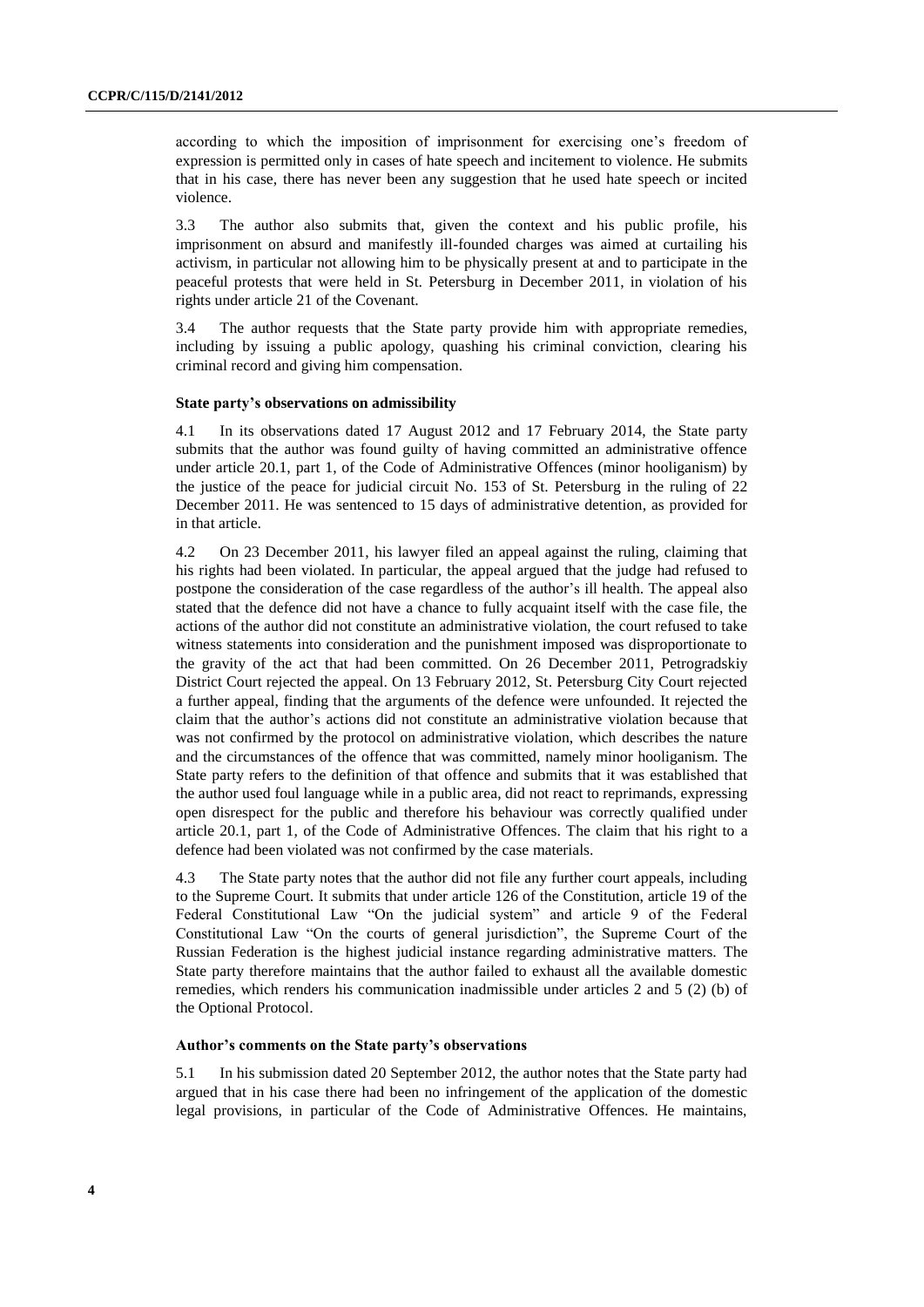however, that the gist of his complaint concerned the infringement of his internationally protected human rights under articles 14, 19 (in the light of the interpretation of that provision in the Committee's general comment No. 34) and 21 of the Covenant. He regrets that the State party's observations do not address those claims and that the Covenant is not even mentioned. He submits that his allegations are unanswered by the State party and respectfully requests the Committee to rule in his favour.

5.2 Regarding the State party's submission that he has failed to exhaust domestic remedies, the author submits that the suggested remedy, namely a request for a supervisory review to the Supreme Court, does not constitute an effective remedy for the purposes of admissibility. He refers to the Committee's jurisprudence in that regard<sup>2</sup> and maintains that the State party has demonstrated no reason to depart from the Committee's well-established case law.

#### **Issues and proceedings before the Committee**

#### *Consideration of admissibility*

6.1 Before considering any claim contained in a communication, the Committee must decide, in accordance with rule 93 of its rules of procedure, whether or not it is admissible under the Optional Protocol.

6.2 The Committee has ascertained, as required under article 5 (2) (a) of the Optional Protocol, that the same matter is not being examined under another procedure of international investigation or settlement.

6.3 The Committee notes that the State party has challenged the admissibility of the communication for non-exhaustion of domestic remedies under articles 2 and 5 (2) (b) of the Optional Protocol on the ground that the author failed to exhaust the available domestic remedies in that he did not file an appeal before the Supreme Court of the Russian Federation, which is the highest judicial instance in administrative issues. The Committee notes that the provisions of the domestic laws to which the State party refers, namely article 126 of the Constitution, article 19 of the Federal Constitutional Law "On the judicial system" and article 9 of the Federal Constitutional Law "On the courts of general jurisdiction", do not specify any particular remedy, but merely outline the role of the Supreme Court in the domestic legal system. The Committee also notes the author's submission that the only remaining remedy for him would be to request a supervisory review. The Committee recalls its jurisprudence<sup>3</sup> that filing requests for supervisory review to the president of a court directed against court decisions that have entered into force and depend on the discretionary power of a judge constitutes an extraordinary remedy and that the State party must show that there is a reasonable prospect that such requests would

<sup>2</sup> The author refers to communication No. 1866/2009, *Chebotareva v. Russia*, Views adopted on 26 March 2012, para. 8.3, in which the Committee stated that "supervisory review procedures against court decisions which have entered into force constitute an extraordinary remedy, dependent on the discretionary power of a judge … and which, thus, do not need to be exhausted for purposes of admissibility".

<sup>3</sup> See communications No. 836/1998, *Gelazauskas v. Lithuania*, Views adopted on 17 March 2003, para. 7.4; No. 1851/2008, *Sekerko v. Belarus*, Views adopted on 28 October 2013, para. 8.3; Nos. 1919-1920/2009, *Protsko and Tolchin v. Belarus*, Views adopted on 1 November 2013, para. 6.5; No. 1784/2008, *Schumilin v. Belarus*, Views adopted on 23 July 2012, para. 8.3; No. 1814/2008, *P.L. v. Belarus*, decision of inadmissibility adopted on 26 July 2011, para. 6.2; No. 2021/2010, *E.Z. v. Kazakhstan*, decision of inadmissibility adopted on 1 April 2015, para. 7.3; No. 1873/2009, *Alekseev v. Russian Federation*, Views adopted on 25 October 2013, para. 8.4; No. 2041/2011, *Dorofeev v. Russian Federation*, Views adopted on 11 July 2014, para. 9.6.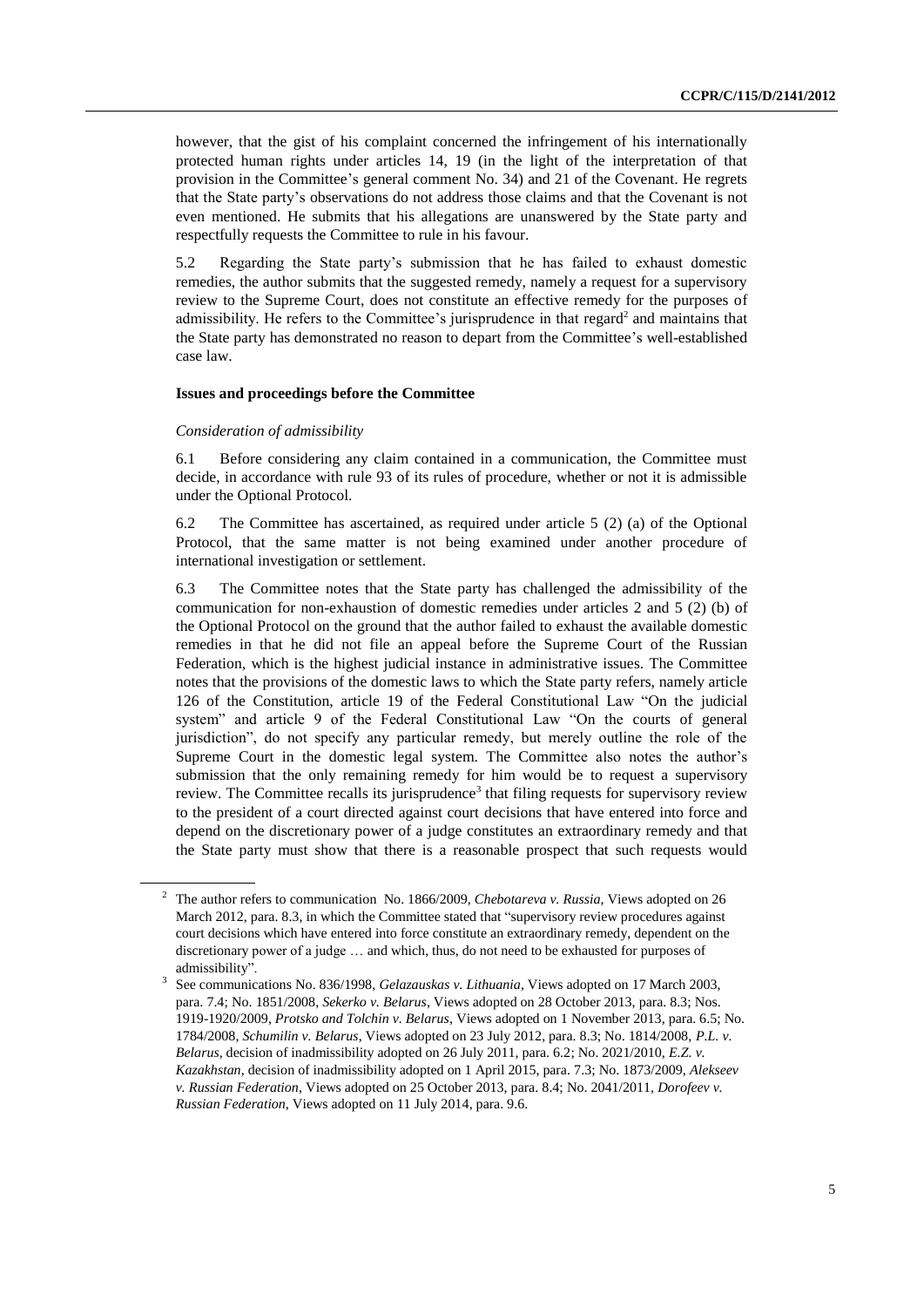provide an effective remedy in the circumstances of the case.<sup>4</sup> The State party has not shown, however, whether and in how many cases petitions to the president of the Supreme Court for supervisory review procedures were applied successfully in cases concerning the right to a fair trial or freedom of expression. In these circumstances, the Committee considers that it is not precluded by articles 2 and 5 (2) (b) of the Optional Protocol from examining the present communication.

6.4 The Committee notes the author's claim that his imprisonment on absurd and manifestly ill-founded charges was aimed at curtailing his activism, in particular not allowing him to be physically present at and to participate in the peaceful protests that were held in St. Petersburg in December 2011, in violation of his rights under article 21 of the Covenant. In the absence of any other detailed and documented information in support of those allegations or on whether the allegations were raised in domestic proceedings, the Committee considers that that claim has been insufficiently substantiated for the purposes of admissibility. The claim is therefore inadmissible under article 2 of the Optional Protocol.

6.5 The Committee declares the remaining claims under articles 14 (3) (e) and 19 of the Covenant admissible and proceeds with their examination on the merits.

#### *Consideration of the merits*

7.1 The Committee has considered the present communication in the light of all the information made available to it by the parties, as required under article 5 (1) of the Optional Protocol.

7.2 The Committee takes note of author's claims that he was detained immediately after being released from serving a prison sentence and was charged with using foul language based solely on a report prepared by police officers. The Committee notes, based on the court decisions, that the author was tried and convicted in relation to an incident that took place on 16 October 2011, when he entered into verbal conflict with police officers while trying to deliver food to his acquaintances who were in detention. The Committee takes note of the author's claim that, even if he had used obscene language in public, the punishment imposed on him was disproportionate to the gravity of the offence. The issue before the Committee therefore is to consider whether the State party, by detaining and charging the author with an administrative offence and subsequently sentencing him to 15 days of imprisonment, has unjustifiably restricted his rights as guaranteed in article 19 of the Covenant.

7.3 The Committee recalls that article 19 (3) of the Covenant allows certain restrictions, but only as provided by law and necessary (a) for respect of the rights or reputations of others, or (b) for the protection of national security or of public order (*ordre public*), or of public health or morals. It observes that any restriction on the exercise of the rights provided for in article 19 (2) must conform to the strict test of necessity and proportionality and must be directly related to the specific need on which they are predicated.<sup>5</sup>

<sup>4</sup> See, for example, *Dorofeev v. Russian Federation*, para. 9.6; *Gelazauskas v. Lithuania*, para. 7.4; *P.L. v. Belarus*, para. 6.2; communications No. 1785/2008, *Olechkevitch v. Belarus*, Views adopted on 18 March 2013, para. 7.3; *Schumilin v. Belarus*, para. 8.3; No. 1839/2008, *Komarovsky v. Belarus*, Views adopted on 25 October 2013, para. 8.3; No. 1903/2009, *Youbko v. Belarus*, Views adopted on 17 March 2014, para. 8.3; No. 1929/2010, *Lozenko v. Belarus,* Views adopted on 24 October 2014, para. 6.3. 5

See the Committee's general comment No. 34 (2011) on freedoms of opinion and expression, para. 22. See also, for example, communication No. 1948/2010, *Turchenyak et al. v. Belarus*, Views adopted on 24 July 2013, para. 7.7.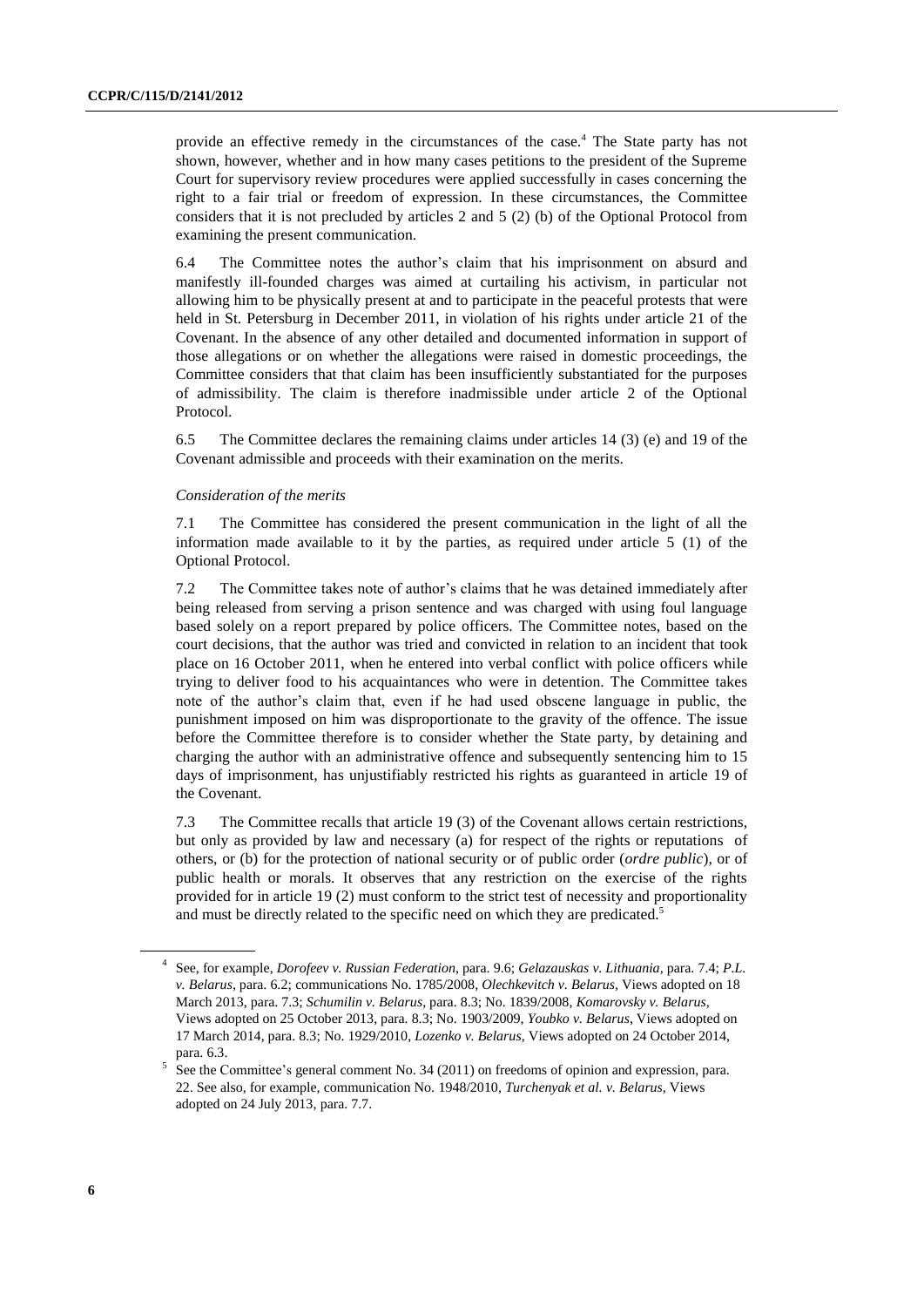7.4 The Committee notes the State party's argument that the author was arrested because he had used foul language in public, in violation of article 20.1, part 1, of the Code of Administrative Offences, and that his conviction was made in accordance with domestic law. The Committee also notes that the author alleges that he was voicing his objections to the actions of the police. The Committee observes that the arrest, conviction and sentencing of the author resulted in restriction of his freedom to express an opinion. In that connection, the Committee recalls that it is for the State party to demonstrate that the restriction imposed was necessary in the case in question for one of the legitimate purposes listed in article 19 (3) of the Covenant.<sup>6</sup> The Committee observes that the requirement of necessity implies an element of proportionality, in the sense that the scope of the restriction imposed on freedom of expression must be proportional to the value that the restriction serves to protect.<sup>7</sup> The Committee observes that, while the State party appears to imply that the author's conviction and sentence were necessary for the protection of public order, it has not provided a justification as to why it was necessary and proportionate to rearrest the author two months after the events and impose on him the maximum sentence provided by the law, namely 15 days of imprisonment, which he served. Even assuming that his arrest and detention had a basis in domestic law, and that his conviction pursued a legitimate aim, such as protecting public order, it cannot be said that the restrictions were necessary and proportionate to achieve that aim.

7.5 In the circumstances described above and in the absence of any other pertinent information from the State party to justify the restriction for the purposes listed in article 19 (3), the Committee concludes that the authors' rights under article 19 (2) of the Covenant were violated.

7.6 The Committee notes the author's allegations that during the court hearings he was not allowed to cross-examine the police officers whose statements were the only evidence against him, in violation of his rights under article 14 (3) (e) of the Covenant. The Committee recalls that article 14 (3) (e) guarantees the right of accused persons to examine, or have examined, the witnesses against them and to obtain the attendance and examination of witnesses on their behalf under the same conditions as witnesses against them.<sup>8</sup> It also notes that protections under article 14, which are afforded to defendants in criminal cases, also apply to persons charged with administrative violations, which might lead to imposition of sanctions that, regardless of their qualification in domestic law, must be regarded as penal because of their purpose, character or severity.<sup>9</sup> In the absence of any information from the State party as to the reasons for the refusal to allow the crossexamination of the only key witnesses, the Committee concludes that the facts as presented by the author amount to a violation of his rights under article 14 (3) (e) of the Covenant.

8. The Committee, acting under article 5 (4) of the Optional Protocol, is of the view that the facts before it disclose a violation by the Russian Federation of articles 14 (3) (e) and 19 (2) of the Covenant.

9. In accordance with article 2 (3) (a) of the Covenant, the State party is under an obligation to provide the author with an effective remedy. This requires it to make full

<sup>6</sup> See, for example, *Turchenyak et al. v. Belarus*, para. 7.8.

<sup>7</sup> See communication No. 1128/2002, *Marques de Morais v. Angola*, Views adopted on 29 March 2005, para. 6.8.

<sup>&</sup>lt;sup>8</sup> See the Committee's general comment No. 32 (2007) on the right to equality before courts and tribunals and to a fair trial, para. 39, and communications No. 1758/2008, *Jessop v. New Zealand*, Views adopted on 29 March 2011, para. 8.6 and No. 1769/2008, *Bondar v. Uzbekistan*, Views adopted on 25 March 2011, para. 7.5.

<sup>&</sup>lt;sup>9</sup> See the Committee's general comment No. 32, para. 15.